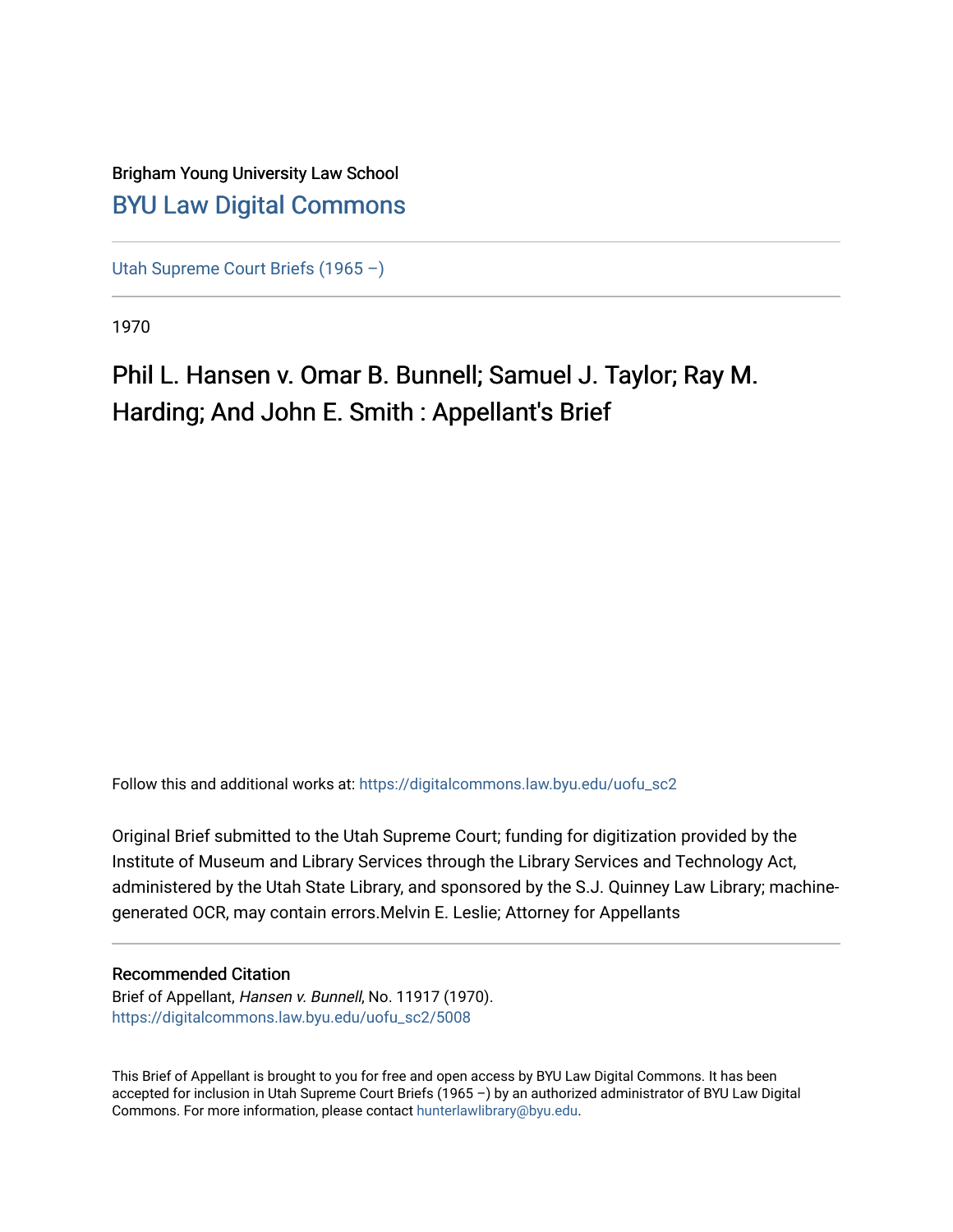# N THE SUPREME CO *cw THE* **STATE OF CH**

. ,,

PHIL L. HANSEN, Attorney<br>If the State of Utah,

Plaintiff and **R** 

DMAR B. BUNNELL; SAMUEL NAYLOR; RAY M. HARDING, OHN E. SMITH, individually members of the Thirty-Seventhern Contractors Legal Services Committee,

-v-

Defendants and

#### **APPELLANTY**

Appeal from the Judgment of riet Court, in and for Salt Lake

> **MELA** Anal 818. Salt T Ation

> > Clark<sub>5</sub>

OSEPH P. McCARTHY hief Assistant Attorney General **86 State Capitol Ask Lake City, Utah**<br>Attorney for Respondent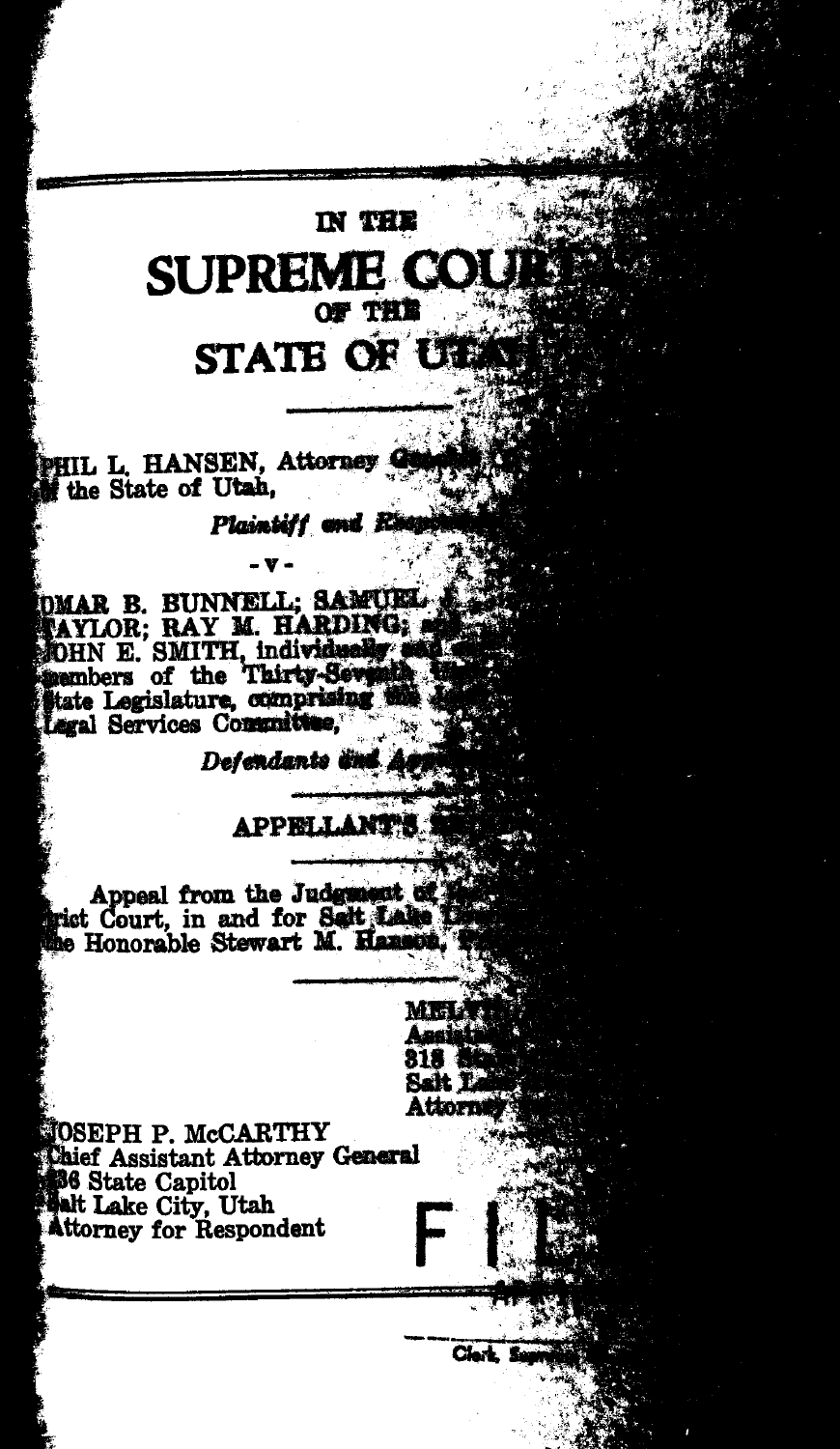### TABLE OF CONTENTS

|                                                                                                                                                                                                                                                    | 1                |
|----------------------------------------------------------------------------------------------------------------------------------------------------------------------------------------------------------------------------------------------------|------------------|
|                                                                                                                                                                                                                                                    | 1                |
|                                                                                                                                                                                                                                                    | $\overline{2}$   |
|                                                                                                                                                                                                                                                    | $\boldsymbol{2}$ |
|                                                                                                                                                                                                                                                    | $\overline{2}$   |
| POINT I. WHEN CONSIDERING SECTION 36-8-6,<br>UTAH CODE ANNOTATED 1953, FOR POSSI-<br>BLE CONSTITUTIONAL DEFECTS, ITS CON-<br>STITUTIONALITY IS PRESUMED                                                                                            | $\overline{2}$   |
| POINT II. SECTION 2 OF SENATE BILL NO. 181<br>(CHAPTER 73, LAWS OF UTAH 1967) WHICH<br>BECAME CODIFIED AS SECTION 36-8-6,<br>UTAH CODE ANNOTATED 1953, IS NOT IN<br>VIOLATION OF THE PROVISIONS OF ARTI-<br>CLE VI, SECTION 7, OF THE UTAH CONSTI- | 3                |
| ARTICLE VI, SECTION 7, OF THE UTAH<br>А.<br>CONSTITUTION PRESCRIBES CONSTI-<br>TUTIONAL DISQUALIFICATIONS FOR<br>OFFICE THAT ARE TO BE NARROWLY<br>CONSTRUED IN FAVOR OF ELIGIBILITY                                                               | 4                |
| В.<br>A LEGISLATOR WHO MAY BE AP-<br>POINTED TO THE JOINT LEGAL SER-<br>VICES COMMITTEE IS NOT APPOINTED<br>TO A "CIVIL OFFICE OF PROFIT" UN-<br>DER ARTICLE VI, SECTION 7, OF THE                                                                 | 4                |
| POINT III. SECTION 2 OF SENATE BILL NO. 181<br>(CHAPTER 73, LAWS OF UTAH 1967) WHICH<br>BECAME CODIFIED AS SECTION 36-8-6,<br>UTAH CODE ANNOTATED 1953, DOES NOT<br>INCREASE THE COMPENSATION OF LEGIS-                                            |                  |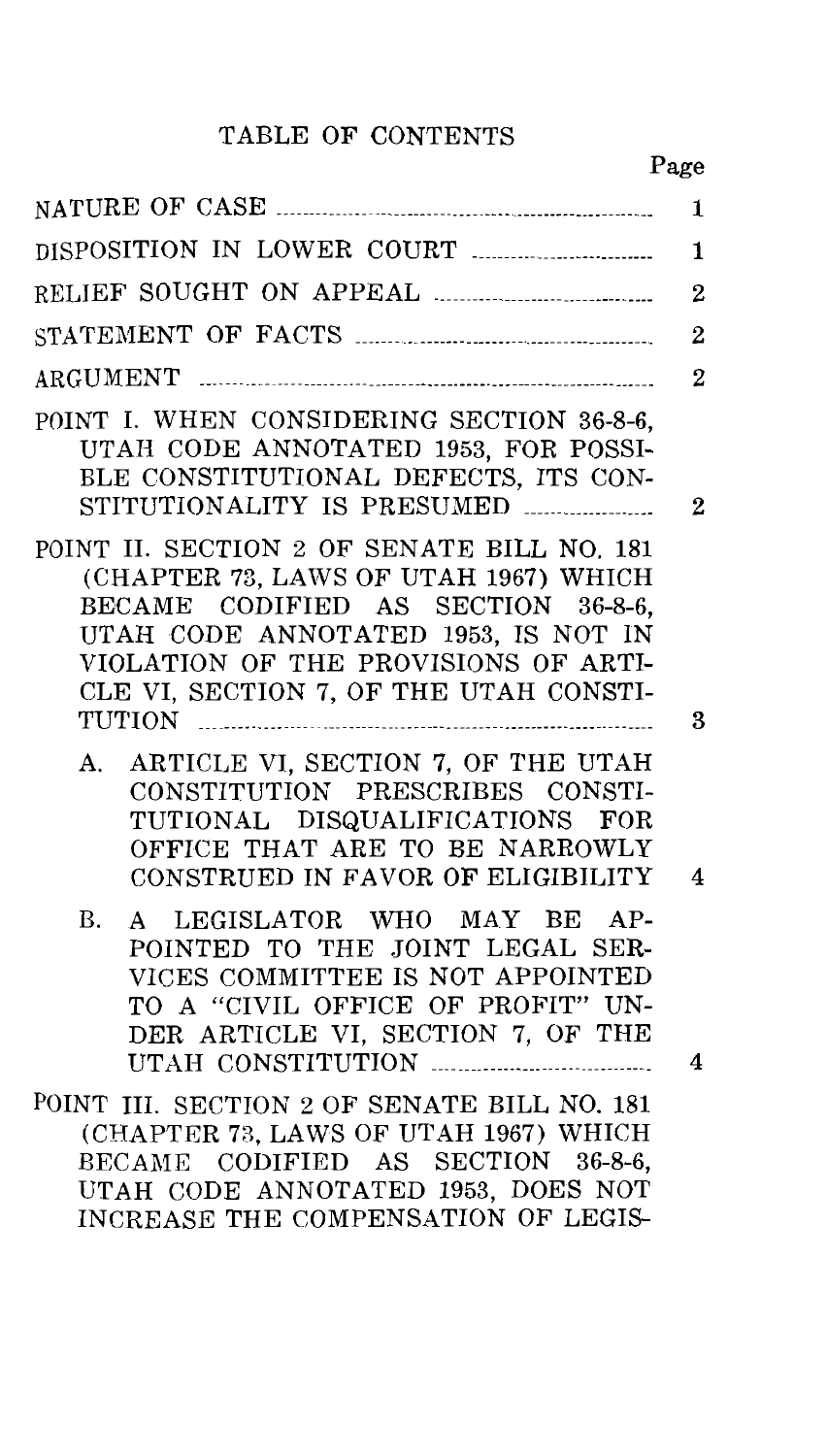## TABLE OF CONTENTS-Continued

| Page                                                                                                                  |
|-----------------------------------------------------------------------------------------------------------------------|
| LATORS APPOINTED TO THE JOINT LEGAL<br>SERVICES COMMITTEE IN VIOLATION OF<br>ARTICLE VI, SECTION 9, OF THE UTAH<br>10 |
| 16                                                                                                                    |
| CASES CITED                                                                                                           |
| Baird v. Lefor, 52 N. D. 155, 201 N. W. 997 (1924)<br>5                                                               |
| County Auditors v. Anderson, 133 Pa. Super. 475, 3<br>12                                                              |
| Curtin v. State, 61 Cal. App. 377, 214 Pac. 1030 (1923)<br>5                                                          |
| Gragg v. Dudley, 143 Okla. 281, 289 Pac. 254 (1930)<br>4                                                              |
| Great Salt Lake Authority v. Island Ranching Co., 18<br>3                                                             |
| Highland Boy Gold Mining Co. v. Strickly, et al., 28<br>$\boldsymbol{\mathrm{3}}$                                     |
| 5<br>In Re Opinion of Justices, 3 Me. 481 (1822)                                                                      |
| Norville v. State Tax Commission, 98 Utah 170, 97 P.<br>3                                                             |
| Oceanographic Commission v. O'Brien,  Wash. ,<br>6, 8                                                                 |
| 9<br>Parker v. Riley, 18 Cal. 2d 83, 113 P. 2d 873 (1941)                                                             |
| 3<br>Parkinson v. Watson, 4 U. 2d 191, 291 P. 2d 400 (1955)                                                           |
| $13\,$<br>Shields v. Toronto, 16 U. 2d 61, 395 P. 2d 829 (1964).                                                      |
| Spearman v. Williams,  Okla. , 415 P. 2d 597<br>14                                                                    |
| State ex rel. Barney v. Hawkins, 79 Mont. 506, 257                                                                    |
| State ex rel. Donyes v. Commissioners, 23 Mont. 250,<br>15                                                            |

 $\perp$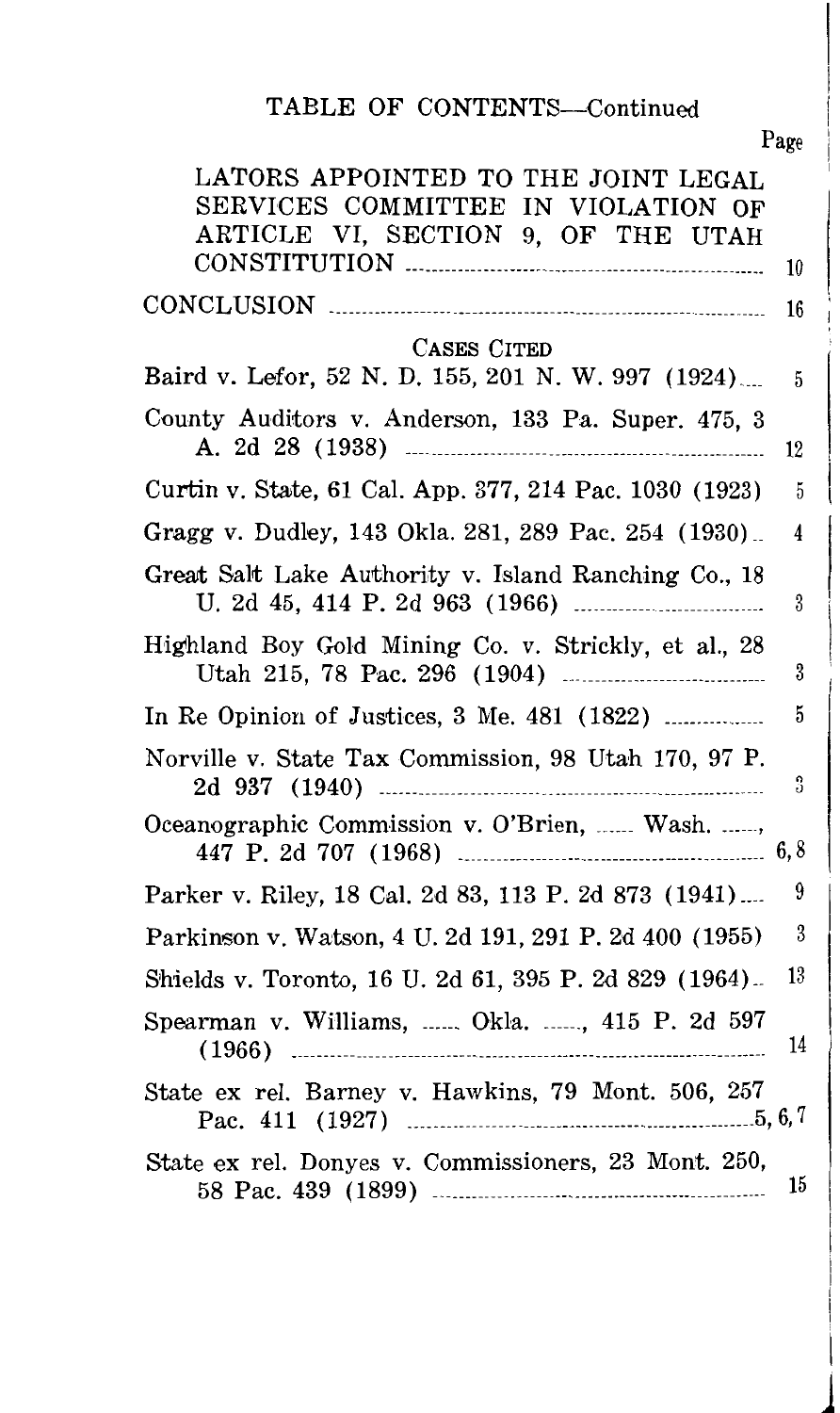# TABLE OF CONTENTS-Continued

| Page                                                                                                                             |
|----------------------------------------------------------------------------------------------------------------------------------|
| State ex rel. Hamblen v. Yelle, 29 Wash. 2d 68, 185 P.<br>6, 9                                                                   |
| State ex rel. Harbage v. Ferguson, 68 Ohio App. 189,<br>12                                                                       |
| State ex rel. James v. Aronson, 132 Mont. 120, 314 P.                                                                            |
| State ex rel. Johnson v. Nye, 148 Wis. 659, 135 N. W.<br>4                                                                       |
| State ex rel. McIntosh v. Hutchinson, 187 Wash. 61,<br>6                                                                         |
| State Tax Commission v. Harrington, 126 Md. 157, 94<br>5                                                                         |
| Stillman, et al. v. Lynch, 56 Utah 540, 192 Pac. 272<br>3                                                                        |
| Tintic Standard Mining Co. v. Utah County, 80 Utah<br>3                                                                          |
| 4<br>Wallace v. Grubb, 154 Tenn. 655, 289 S. W. 530 (1926)                                                                       |
| 3<br>Wood v. Budge, 13 U. 2d 359, 374 P. 2d 516 (1962)                                                                           |
| <b>STATUTES CITED</b><br>Section 36-8-6, Utah Code Annotated 1953, or as Sec-<br>tion 2 of Senate Bill No. 181 (Chapter 73, Laws |
| 7<br>Chapter 8 of Title 36, Utah Code Annotated 1953                                                                             |
| CONSTITUTIONS CITED                                                                                                              |
| Utah Constitution, Article VI, Section 7 2, 3, 4, 9, 10, 16                                                                      |
| Utah Constitution, Article VI, Section 9 .2, 11, 12, 14, 15, 16                                                                  |
| Montana Constitution, Article V, Section 5  14                                                                                   |
| Montana Constitution, Article V, Section 7  6,9                                                                                  |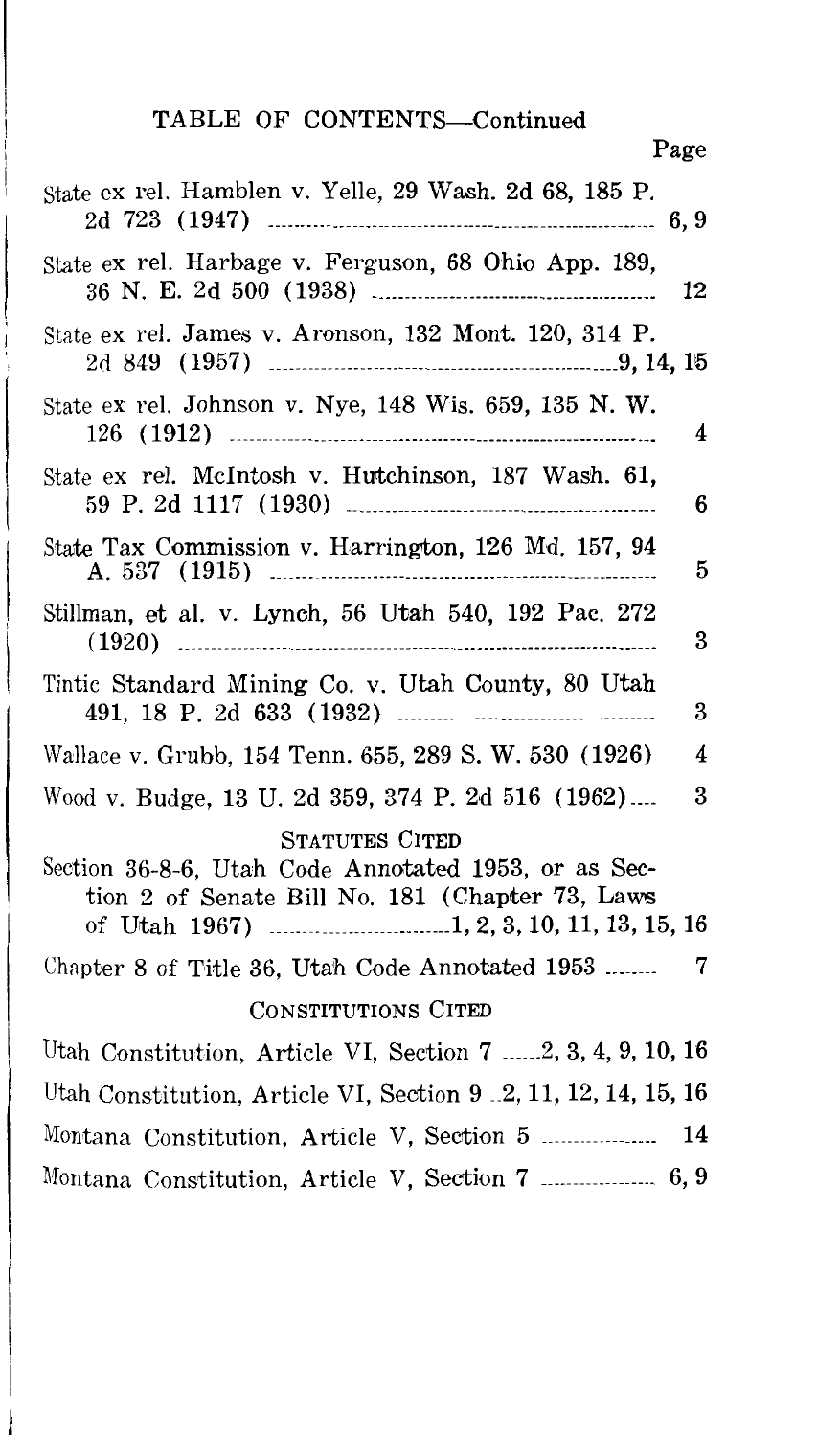# TABLE OF CONTENTS-Continued

|                                                      | Page |
|------------------------------------------------------|------|
|                                                      |      |
| Washington Constitution, Article II, Section 13  6.7 |      |
| <b>OTHER AUTHORITIES</b>                             |      |
|                                                      |      |
|                                                      |      |
|                                                      |      |
| Ballentine's Law Dictionary, Third Edition, 939  12  |      |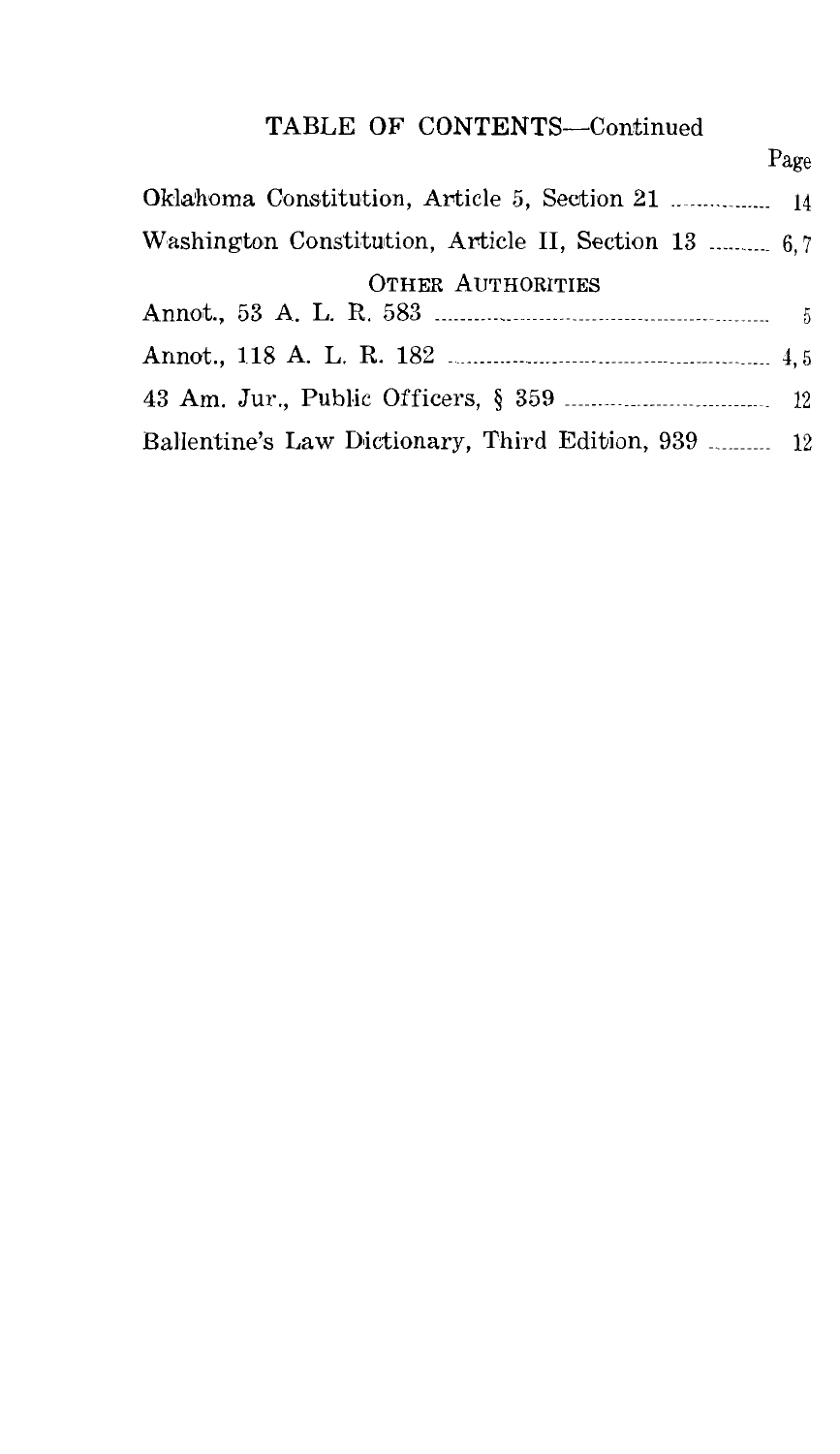# **IN THE SUPREME COURT OF THE**

# **STATE OF UTAH**

PHIL L. HANSEN, Attorney General of the State of Utah,

*Plaintiff and Respondent,* 

OMAR B. BUNNELL; SAMUEL J. TAYLOR; RAY M. HARDING; and JOHN E. SMITH, individually and as members of the Thirty-Seventh Utah State Legislature, comprising the Joint Legal Services Committee,

 $- v -$  Case No.

11917

*Defendants and Appollants.* 

#### APPELLANT'S BRIEF

#### NATURE OF THE CASE

This is an action that was brought by the Attorney General of the State of Utah, seeking to have declared unconstitutional the provisions of Section 36-8-6, Utah Code Annotated 1953. This section provided that members of the Joint Legal Services Committee of the Utah State Legislature were to receive a per diem payment of  $$25.00$ )Jer day and reimbursement for actual and necessary expenses incurred while attending meetings of that Committee.

#### DISPOSITION IN LOWER COURT

The trial court granted the respondent's motion for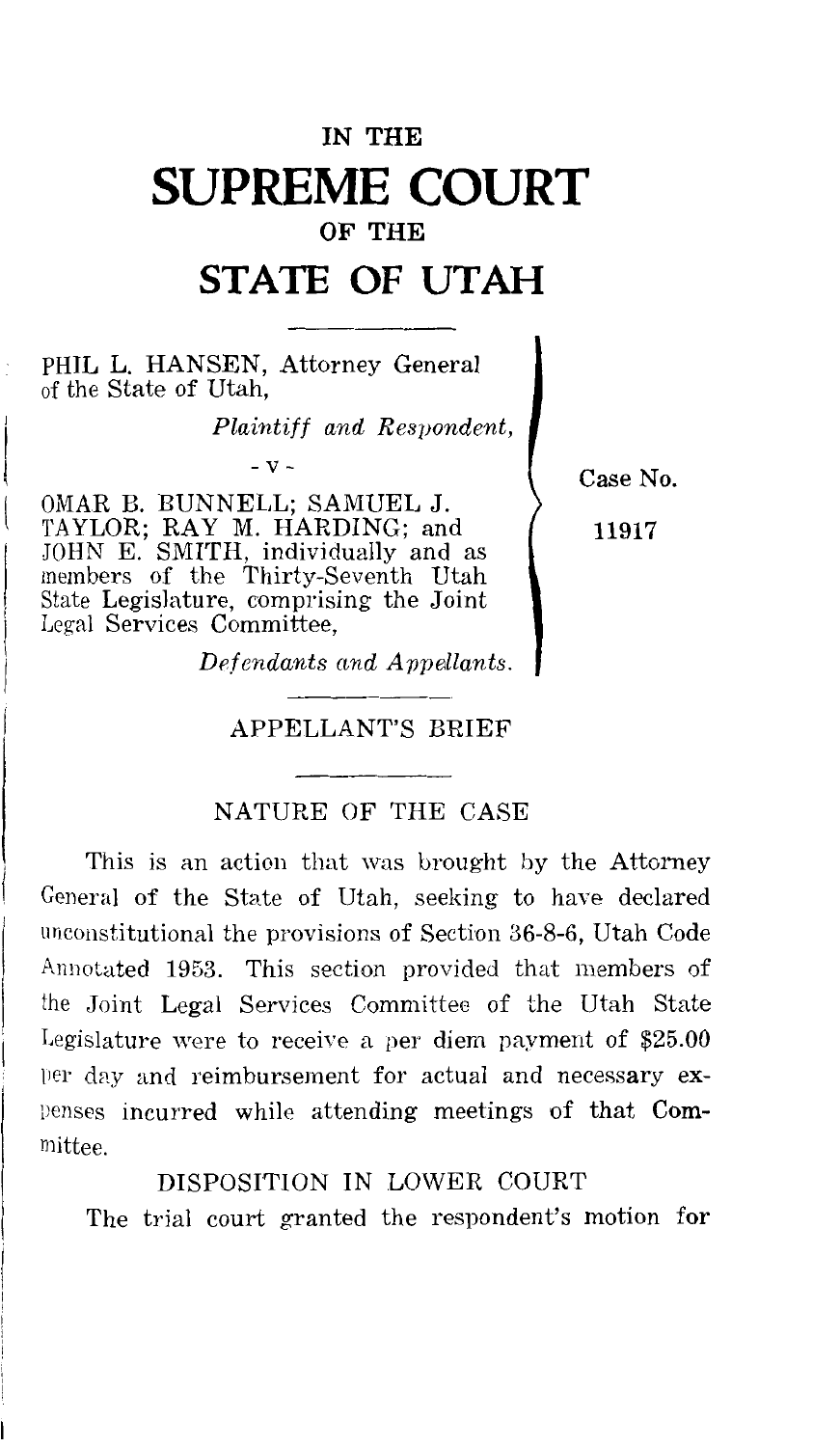summary judgment, finding such payments to the Joint Legal Services Committee to be unconstitutional.

#### RELIEF SOUGHT ON APPEAL

The appellants seek reversal of the trial court's decision and a determination that Section 36-8-6, Utah Code Annotated 1953, is constitutional.

#### STATEMENT OF FACTS

The 37th Legislature for the State of Utah enacted as Section 2 of Senate Bill No. 181 that which has been codified as Section 36-8-6, Utah Code Annotated 1953. It reads ,as follows:

> "Members of the committee shall he paid a per diem of \$25 per day and shall be reimbursed for actual and necessary expenses incurred while attending committee meetings."

Thereafter the respondent commenced this action in his official capacity as the Attorney General of the State of Utah, contending that this Section was in violation of both Sections 7 and 9 of Article VI of the Utah Constitution, the result of which was the above-described decision of the trial court.

#### ARGUMENT

#### POINT I

WHEN CONSIDERING SECTION 36-8-6, UTAH CODE ANNOTATED 1953, FOR POSSIBLE CONSTITUTIONAL DEFECTS, ITS CONSTITUTIONALITY IS PRESUMED.

A fundamental precept regarding the constitutionality of legislative acts is that such acts are presumed to be valid and that all doubts should be resolved in favor of constitutionality. No act should be declared unconstitutional unless it is clearly and palpably unconstitutional. This principle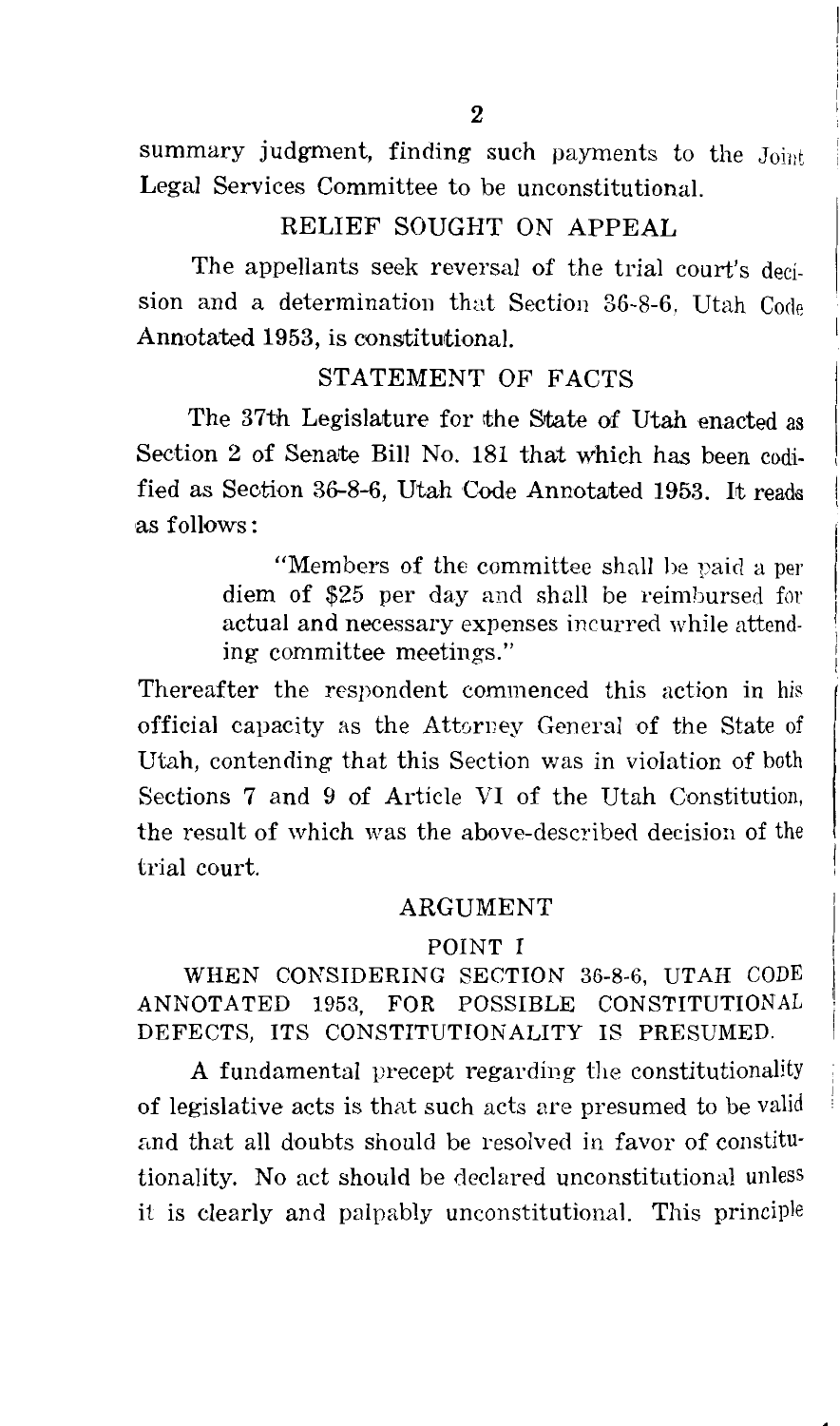has been long enunciated and followed in decisions in this jurisdiction as well as elsewhere in the United States. *Highland Boy Gold Mining Co. v. Strickly, et al.,* 28 Utah 215, 78 Pac. 296 (1904); *Stillman, et al. v. Lynch*, 56 Utah G40, 192 Pac. 272 (1920); *Tintic Standard Mining Co. v. Utah County,* 80 Utah 491, 15 P. 2d 633 (1932); *Norville*  r. *State Tax Commission,* 98 Utah 170, 97 P. 2d 937 (1940); *Parkinson v. Watson, 4 U. 2d 191, 291 P. 2d 400 (1955): Wood v. Budge,* 13 U. 2d 359, 374 P. 2d 516 (1962); *Great Salt Lake Authority v. Island Ranching Co., 18 U. 2d 45,* 414 P. 2d 963 (1966).

#### POINT II

SECTION 2 OF SENATE BILL NO. 181 (CHAPTER 73, LAWS OF UTAH 1967) WHICH BECAME CODIFIED AS SECTION 36-8-6, UTAH CODE ANNOTATED 1953, IS NOT IN VIOLATION OF THE PROVISIONS OF ARTICLE VI, SECTION 7. OF THE UTAH CONSTITUTION.

Section 2 of Senate Bill No. 181 (Chapter 73, Laws of Utah 1967, which became codified as Section 36-8-6, Utah Code Annotated 1953, was enacted by the 37th Legislature to read as follows:

> "Members of the committee shall be paid a per diem of \$25 per day and shall be reimbursed for actual and necessary expenses incurred while attending committee meetings."

At that time Article VI, Section 7, of the Utah Constitution read as follows:

> "No member of the Legislature, during the term for which he was elected, shall be appointed or elected to any civil office of profit under this State, which shall have been created, or the emolu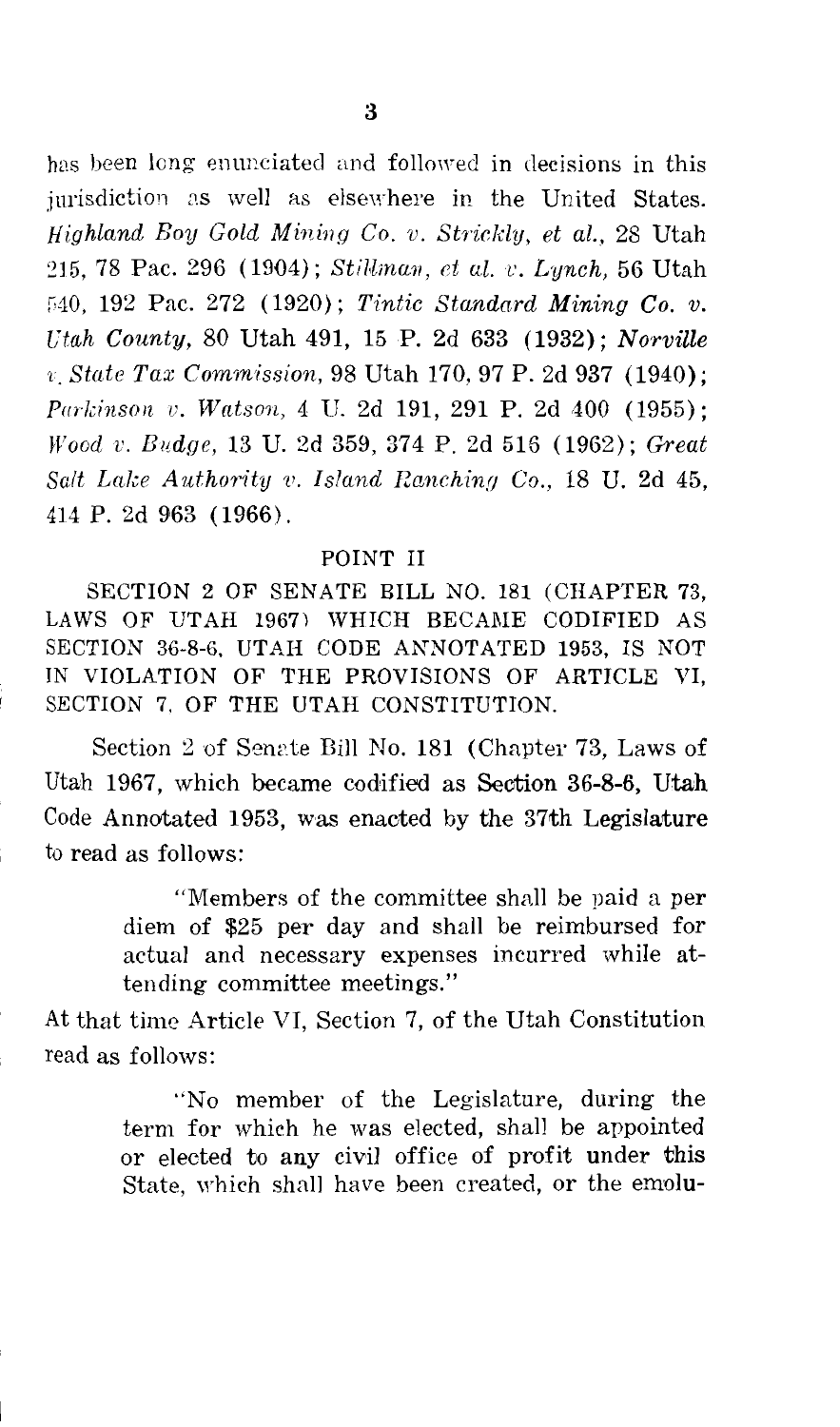ments of which shall have been increased, during the term for which he was elected."

#### A. ARTICLE VI, SECTION 7, OF THE UTAH CONSTI-TUTION PRESCRIBES CONSTITUTIONAL DISQUALIFICA-TIONS FOR OFFICE THAT ARE TO BE NARROWLY CON-STRUED IN FAVOR OF ELIGIBILITY.

Utah is not unique in having a provision in its Constitution like Section 7 of Article VI, for nearly all of the other states have almost identical provisions in their constitutions. One of the important questions posed by each such provision is what public positions are within the scope of the prohibition it contains. In its construction there has arisen a general rule that provisions such as this will be strictly construed and not extended beyond the office named as being prohibited and further will be narrowly construed in favor of eligibility. *Gragg v. Dudley*, 143 Okla. 381, 389 Pac. 254 (1930); *State cx rcl. Johnson v. Nye,* 148 Wis. 659, 135 N.W. 126 (1912); *Wallace v. Grubb*, 154 Tenn. 655, 289 S.W. 530 (1926); 118 A.L.R. 182, 184. If it were otherwise held, such provisions could very well deny to members of any legislature the right to serve on any interim committee it might create from time to time. This would, in view of the ever greater usage of interim committees in aid of legislation, serve to grossly th wart the legislative process.

#### B. A LEGISLATOR WHO MAY BE APPOINTED TO THE JOINT LEGAL SERVICES COMMITTEE IS NOT AP-POINTED TO A "CIVIL OFFICE OF PROFIT" UNDER ARTICLE VI, SECTION 7, OF THE UTAH CONSTITUTION.

In many instances the most important inquiries when

---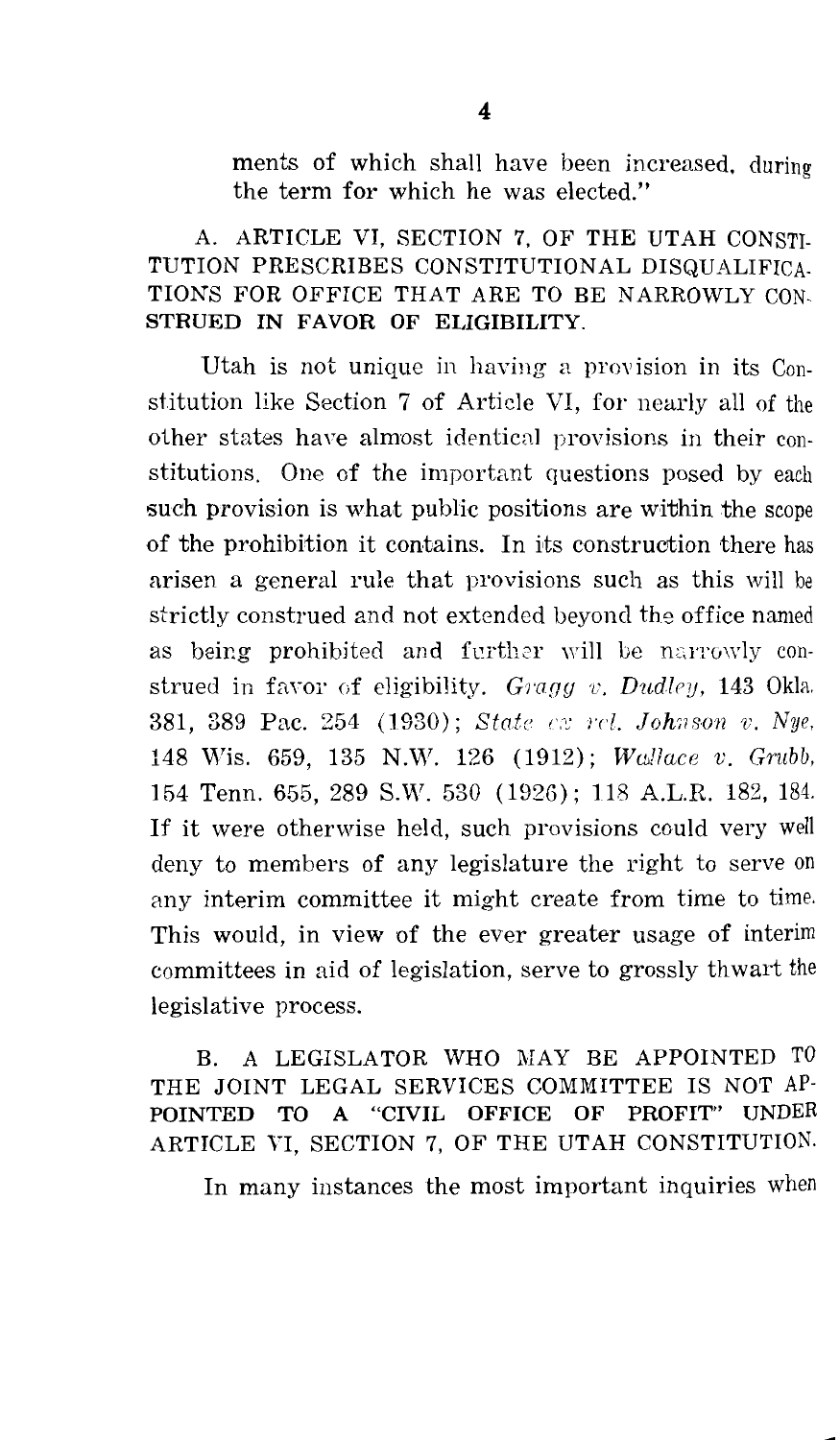construing constitutional provisions like Article VI, Section 7, of the Utah Constitution hnve been as to whether the prohibited office was created or the emoluments were increased during the term of the legislator involved. This is not so in this case, for here the critical question is whether a legislator appointed to the Joint Legal Services Committee was appointed to a "civil office of profit" as contemplated by this Section. Many of the cases dealing with this make distinctions between what is termed a mere employment, which is allowed, and a public or civil office, which is not. If the office involves a delegation of some of the sovereign functions of government to be exercised for the public welfare, then it is considered a public or civil office and within the constitutional prohibition. *In Re Opinion of Justices,* 3 Me. 481 (1822); *State Tax Commission v. Harrington, 126 Md. 157, 94 A. 537 (1915); Baird 'V. Lefor,* 52 N.D. 155, 201 N.W. 997 (1924); *Curtin v. State,*  61 Cal. App. 377, 214 Pac. 1030 (1923); 53 A.L.R. 583, 602; 118 A.L.R. 182, 187.

Of more precise definition as to what constitutes a public or civil office under such constitutional provisions is *State ex rel. Barney v. Hawkins, 79 Mont. 506, 257 Pac.* 411, 418 (1927) where the Montana Supreme Court stated as follows:

> "... we hold that five elements are indispensable in any position of public employment, in order to make it a public office of a civil nature: (1) It must be created by the Constitution or by the Legislature or created by a municipality or other body through authority conferred by the Legislature; (2)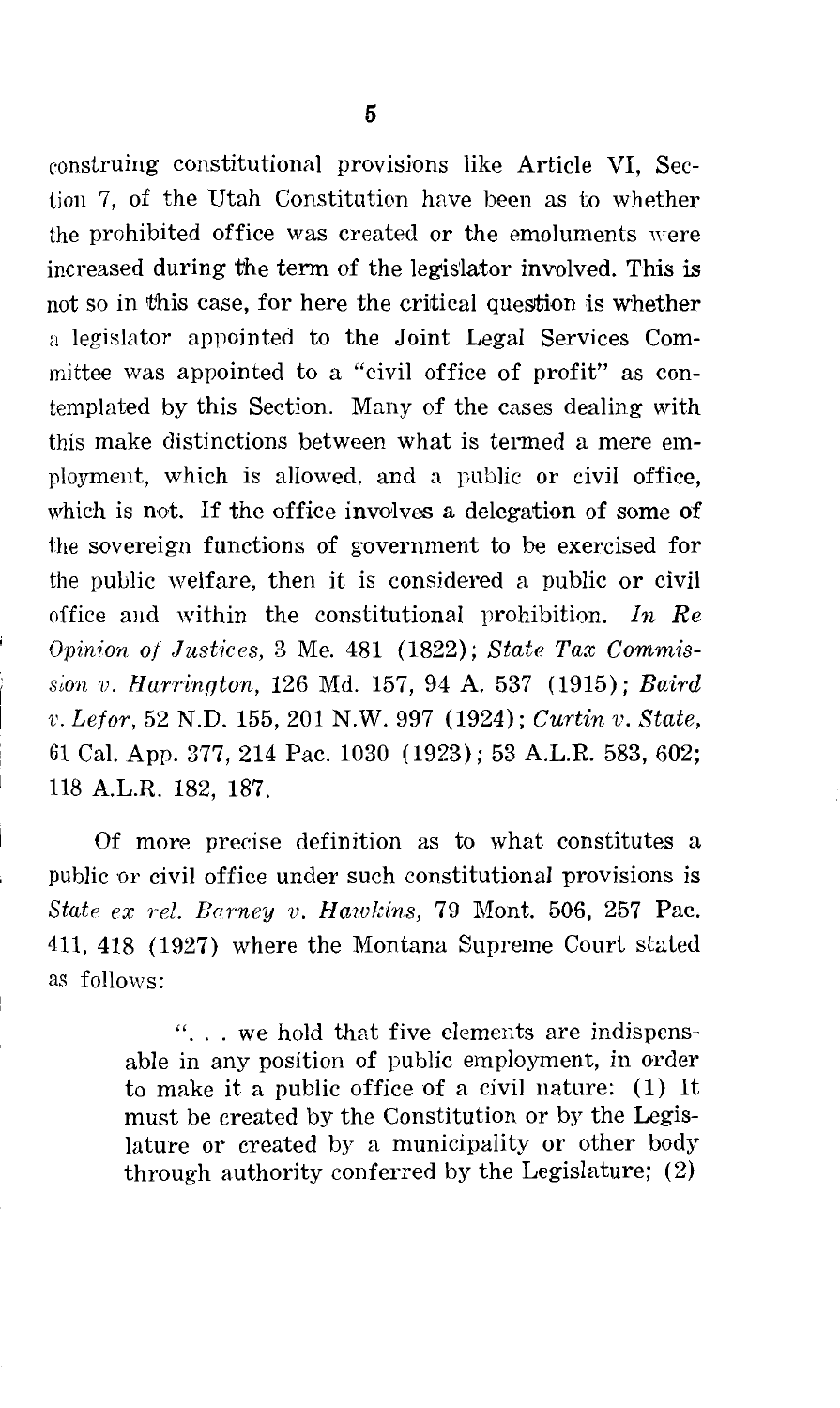it must possess a delegation of a portion of the sovereign power of government, to be exercised for the benefit of the public; (3) the powers conferred and the duties to be discharged, must be defined directly or impliedly, by the Legislature or through legislative authority; (4) the duties must be performed independently and without control of a superior power, other than the law, unless they he those of an inferior or subordinate office, created or authorized by the Legislature, and by it placed under the general control of a superior officer or body; (5) it must have some permanency and continuity, and not be only temporary or occasional."

At the time this decision was handed down, Section 7 of Article V of the Montana Constitution read in part as follows:

> "No Senator or Representative shall, during the term for which he shall have been elected, be appointed to any civil office under this state ... "

These requisites for an office to be characterized as a public or civil office under such constitutional provisions have been adopted in other leading cases in the area. *State ex rel. Mcintosh v. Hutchinson,* 187 Wash 61, 59 P. 2d 1117 (1936): *State ex rel. Hamblen v. Yelle,* 29 Wash. 2d 68, 185 P. 2d 723 ( 1947); *Oceanographic Commission v. O'-Brien,* \_\_\_\_\_\_ Wash. \_\_\_\_\_\_ , 447 P. 2d 707 (1968). When these cases were handed down, Article II, Section 13 of the Washington Constitution read as follows :

> "No member of the legislature, during the term for which he is elected, shall be appointed or elected to any civil office in the state, which shall have been created, or the emoluments of which shall have been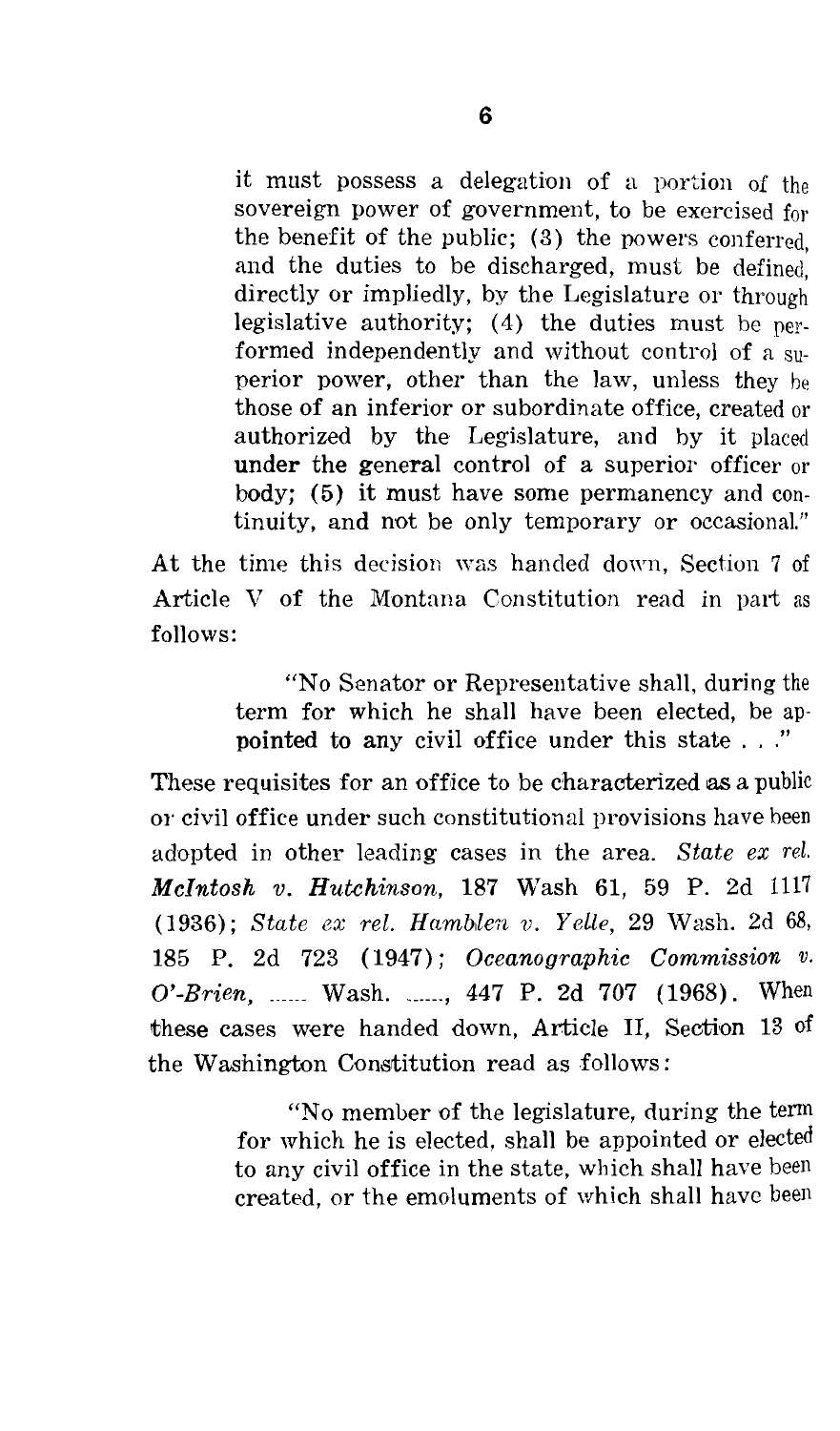increased, during the term for which he was elected."

All of the five elements, these cases reiterate, must be present for the office involved to achieve such stature, and if any are missing, then it is not a civil or public office as to which the constitutional disqualification applies.

An analysis of the duties and functions of the Joint Legal Services Committee reveals that under Chapter 8 of Title 36, it concerns itself primarily with considering and investigating, in conjunction with a member of the staff of the Attorney General of Utah, various legal problems that confront the Utah State Legislature and making recommendations in these regards to the Legislature and its various other committees. This results in many instances in the preparation of proposed legislation for these committees and for the Legislature to consider. It also seeks to coordinate similar activities being carried on by various committees of the Legislature but has no precise power to implement this. The Joint Legal Services Committee has no power, moreover, to place its findings and recommendations in effect. Its duties and functions, therefore, are restricted to that which is investigative and advisory.

If the five requisites set forth in *State ex rel. Barney*  r. *Hawkins,* supra, are applied to the Joint Legal Services Committee and its members, it appears that they cannot possibly fulfill very many of them. Of these, the first and third requisites are ones that can probably be met: The Committee was very assuredly created by the Utah State Legislature, thus fulfilling the first; and its functions and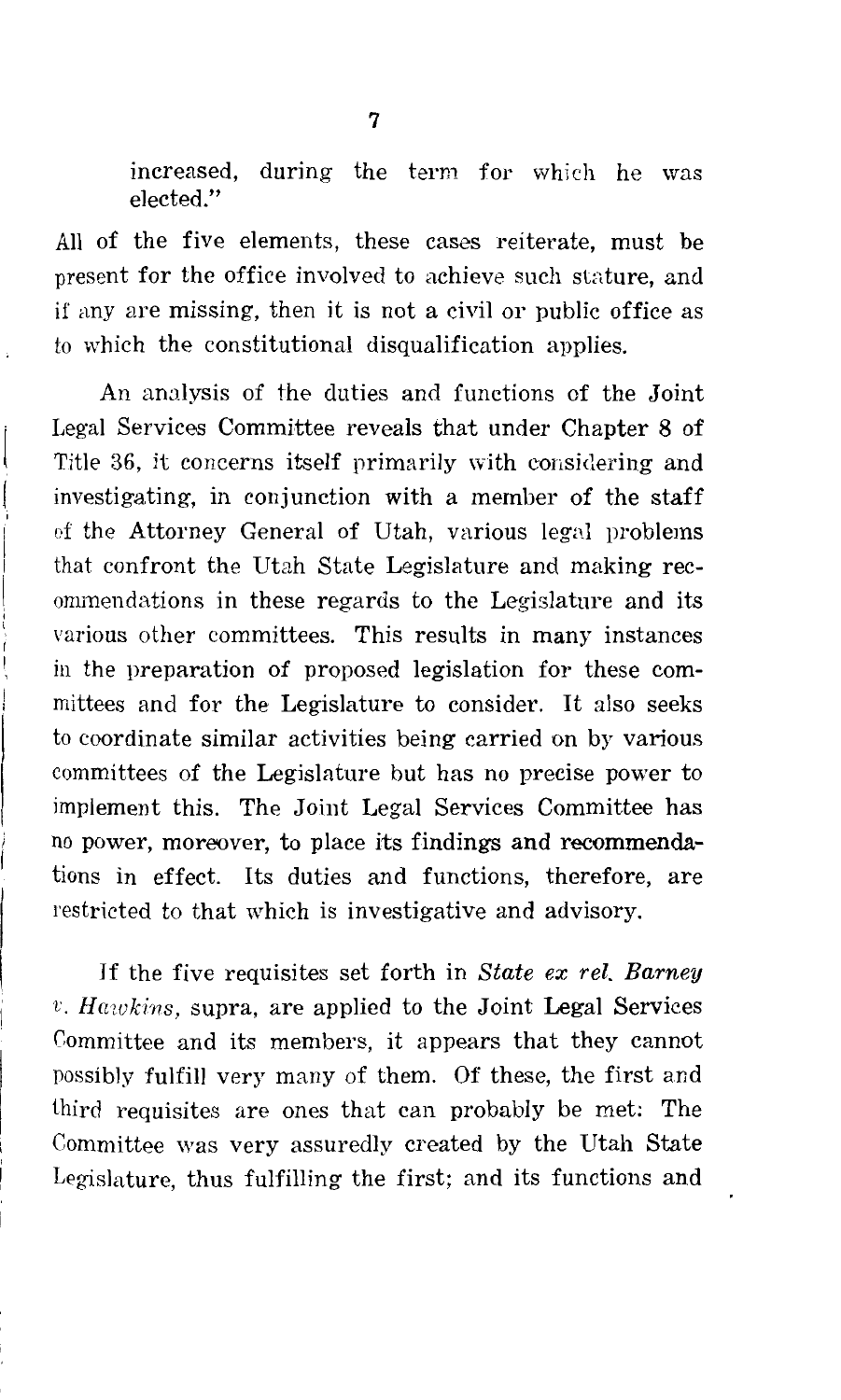duties have been defined by this Legislature, thus fulfilling the third requisite. There are grave doubts as to vvhether the fourth and fifth requisites can be met: in that the Committee works closely with the Legislature, being subject to its close control and supervision, and cannot for this reason be said to possess the required independence; and in the fact that the membership of the Committee is changed every two years, at the end of every General Session of the Legislature, lacking, therefore, the continuity and permanency required.

The second requisite, furthermore, appears to be an even more insurmountable barrier to characterizing a member of the Joint Legal Services Committee as one occupying a civil office of profit. It is whether the membership of this Committee possess any delegaition of the sovereign power of government. For these members to have this power they must be engaged in making laws or in executing or administering the same. Of this particular requisite the Washington Supreme Court has said:

> "However broadly or particularly the term sovereign power may be defined, it is certain that, among other attributes, it embraces an exercise of the government's inherent police power, which, in turn, and by ordinary definition, extends to the preservation of the public health, safety and morals. ..." Oceanographic Commission v. O'Brien, ...... Wash. ....., 447 P. 2d 707, 711 (1968)

With the Joint Legal Services Committee being restricted to investigative and advisory functions, it cannot be said to possess such delegation of sovereign power.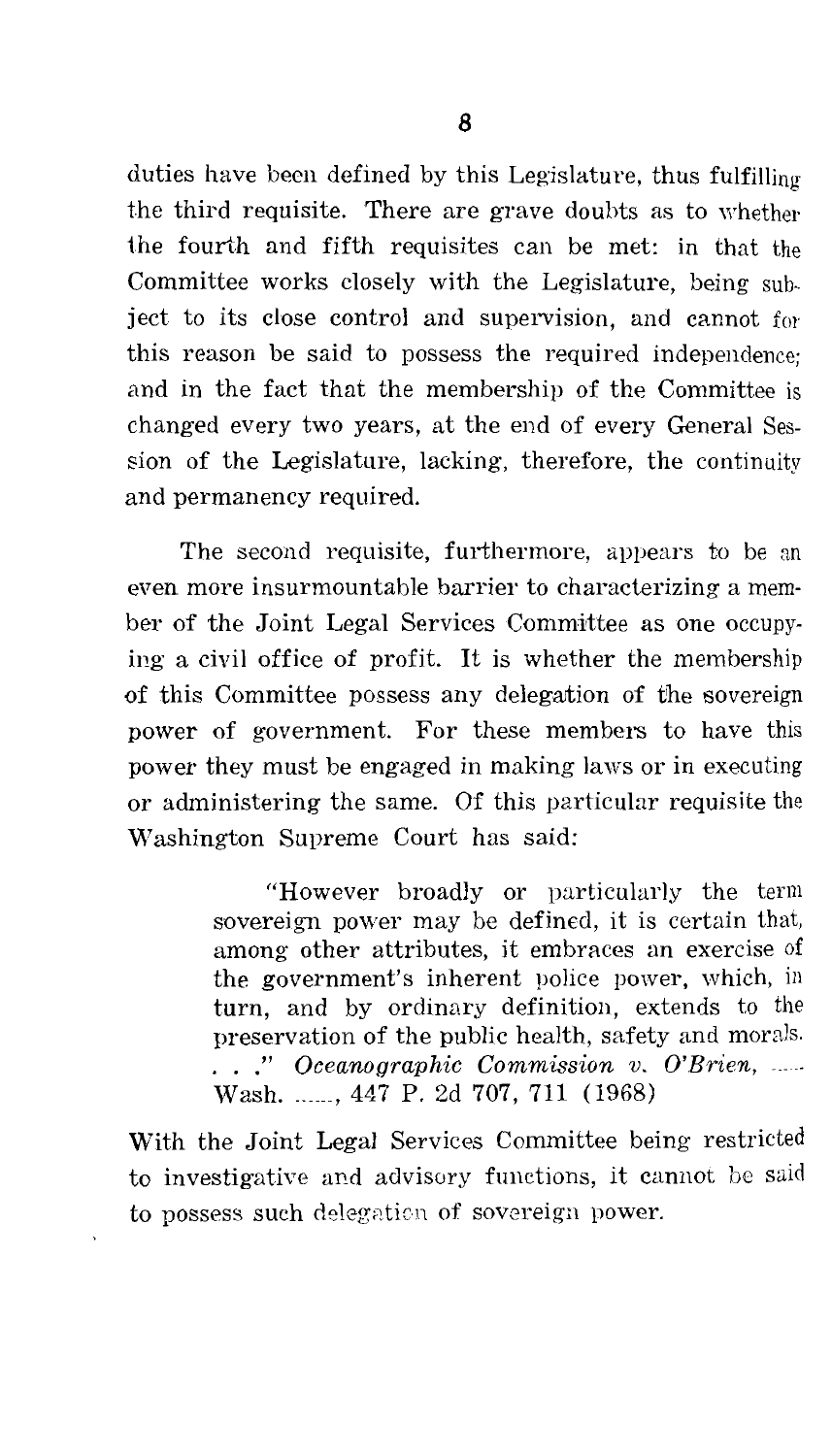While there appear to be no cases that deal precisely with a legislative committee like the Joint Legal Services Committee in the context of the constitutional disqualificat<sub>10;1</sub> provided for in Article VI, Section 7, of the Utah Constitution, there have been cases from various jurisdictions that have held under similar constitutional prohibitions that membership in various legislative committees was not a public or civil office. This was the decision in *State ex rel. Hamblen v. Yelle,* supra, where membership in the legislative council of Washington was attacked upon these constitutional grounds. There the Court said:

j 1  $\mathbf{I}$ 

"The council members will not legislate, execute, or administer laws enacted by them. The only power of the legislative council is to collect information and report as to the facts it finds to the next legislature and to make its reports public. Since it is not engaged in making laws, executing. them, or administering them, no member of the council is a holder of a public office ... " *State ex rel. Hamblen v. Yelle,* 29 Wash. 2d 68, 76, 185 P. 2d 723, 728 (1947)

This was also the holding in another leading case involving membership in a legislative council where the Montana Supreme Court held that the members of this council had not been appointed thereby to a civil office in contravention of Article V, Section 7, of the Montana Constitution earlier quoted. *State ex rel. James v. Aronson*, 132 Mont. 120, 814 P. 2d 849 (1957). Yet another case is *Parker v. Riley,*  18 Cal. 2d 83, 113 P. 2d 873 (1941) in which the California Supreme Court held that membership by legislators on a .ioint committee on interstate cooperation that the Cali-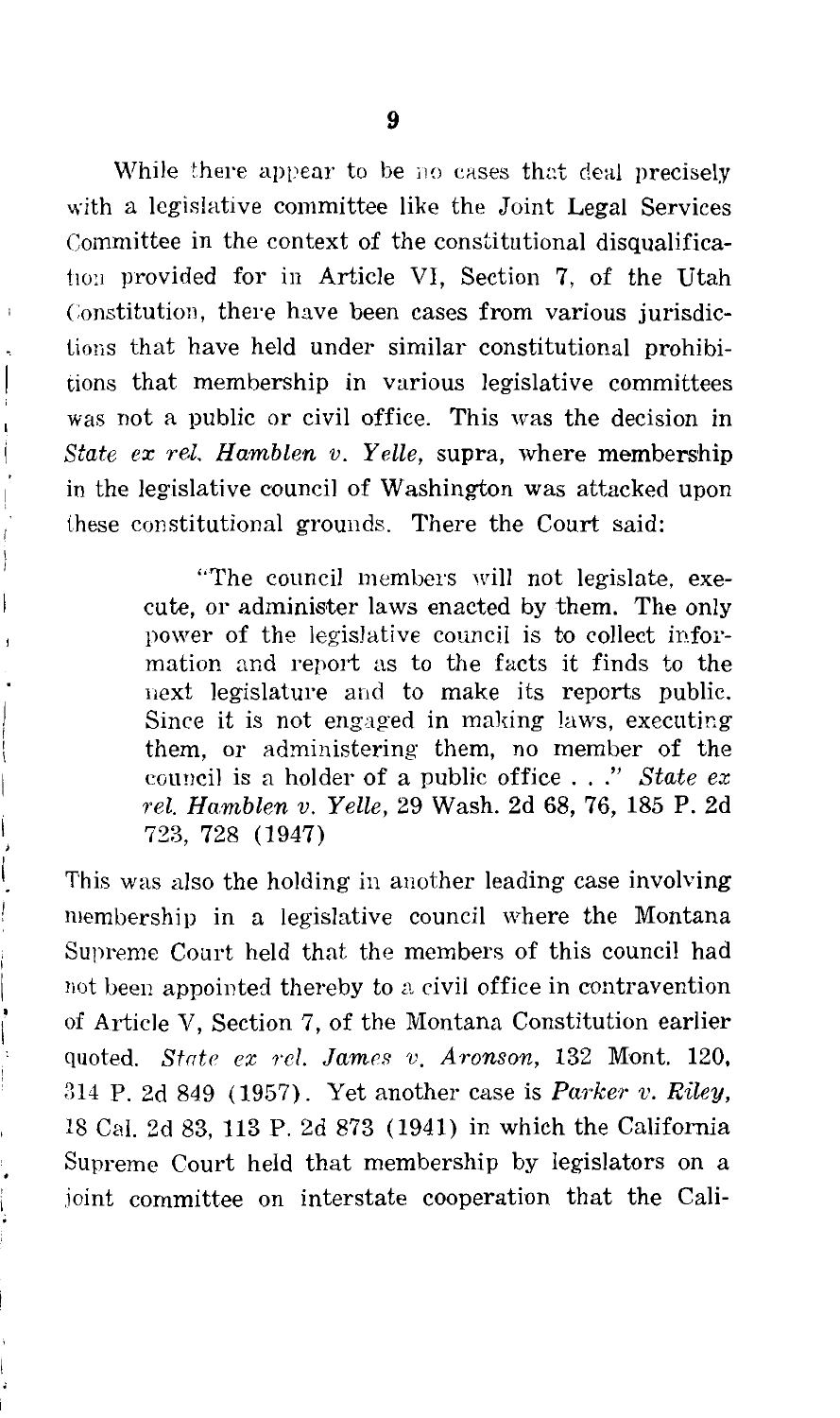fornia State Legislature had created by statute did not violate a more restrictive constitutional provision than Article VI, Section 7 of the Utah Constitution. The California constitutional provision prohibited any legislator from accepting any office, trust, or employment under that state, which was much more restrictive than the previous constitutional provision in California, this former provision being very close to Section 7; and membership on this committee, which was formed to further participation of that state in the council of state governments and cooperation with other governments ,was determined as not being in violation of the then effective constitutional prohibition. Thus, the appellant respectfully submits that an appointment or election of a member of the Utah State Legislature to the Joint Legal Services Committee is not an appointment or election to a "civil office of profit" prohibited by Article VI, Section 7, of the Utah Constitution.

#### POINT III

SECTION 2 OF SENATE BILL NO. 181 (CHAPTER 73, LAWS OF UTAH 1967) WHICH BECAME CODIFIED AS SECTION 36-8-6, UTAH CODE ANNOTATED 1953, DOES NOT INCREASE THE COMPENSATION OF LEGISLATORS APPOINTED TO THE JOINT LEGAL SERVICES COMMIT-TEE IN VIOLATION OF ARTICLE VI. SECTION 9, OF THE UTAH CONSTITUTION.

When Section 36-8-6, Utah Code Annotated 1953, was enacted in 1967, Article VI, Section 9, of the Utah Consti tution reed as follows:

> "The members of the Legislature shall receive such compensation ,not exceeding  $$500.00$  a year for the legislative term and \$5.00 a day expenses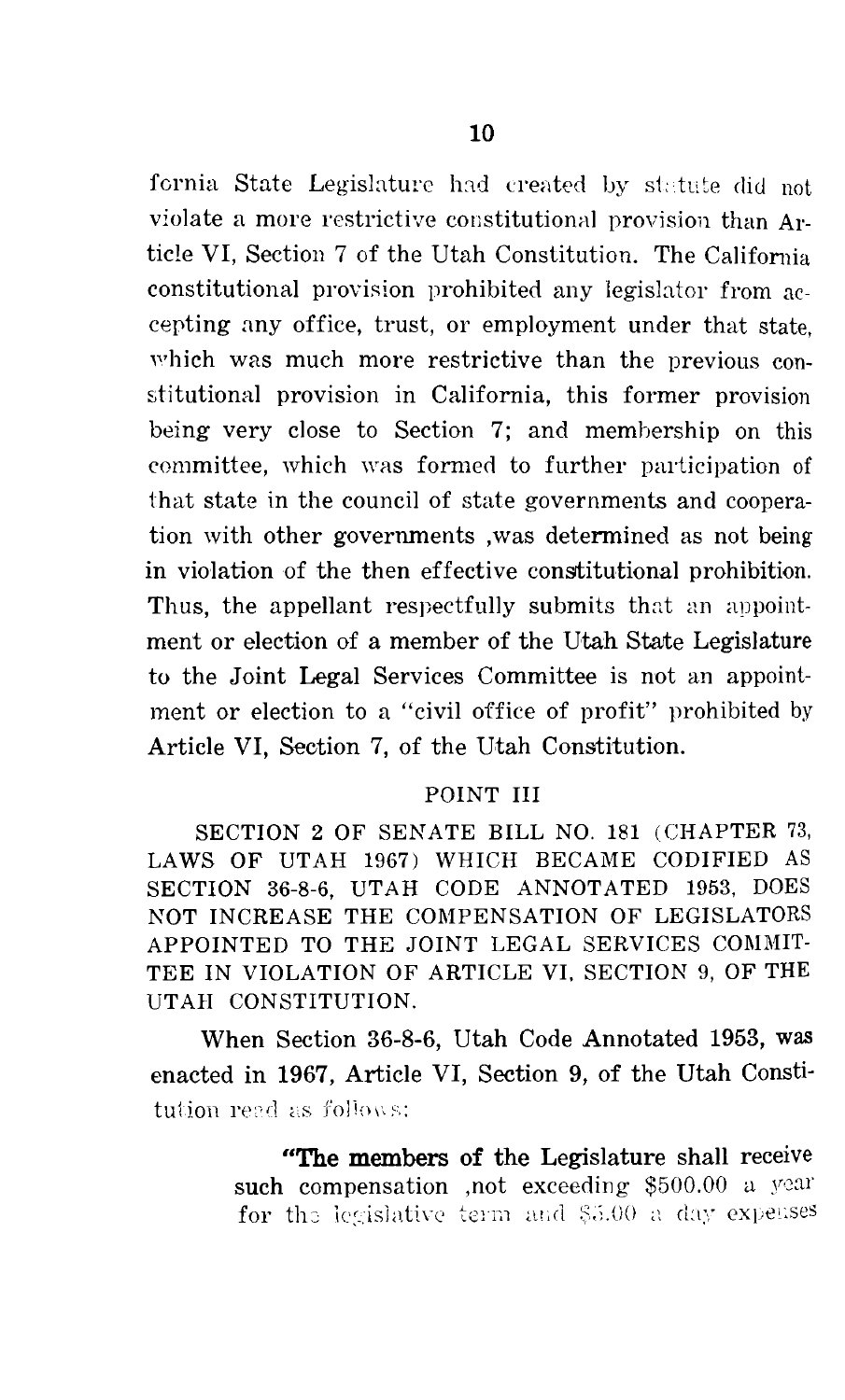while actually in session, and mileage as provided by law."

Prior to January 1, 1945, this Section 9 read as follows:

"The members of the Legislature shall receive such per diem and mileage as the Legislature may provide, not exceeding four dollars per day, and ten cents per mile for the distance traveled going to and returning from the place of meeting on the most usual route, and they shall receive no other pay or perquisite."

Between January 1, 1945, and January 1, 1951, this Section 9 read as follows:

> "The members of the Legislature shall receive snch compensation and mileage as the Legislature may provide, not exceeding \$300.00 per year, and ten cents per mile for the distance traveled going to and returning from the place of meeting in the most usual route, and they shall receive no other pay or perquisite."

Then on January 1, 1951, this Section 9 became what it was when Section 36-8-6 was enacted. It should be noted that both of the earlier vensions of this section of the Utah Constitution stated specifically that "they shall receive no other pay or perquisite."

The deletion of this latter clause from Article VI, Section 9, of the Utah Constitution must be construed as purposeful, and as such leads to some very important conclusions. A "perquisite" is normally defined as emoluments or profits accruing to a public officer beyond the salary payable to him. It is an allowance that is paid in addition to ordinary salary or fixed wages for services rendered, an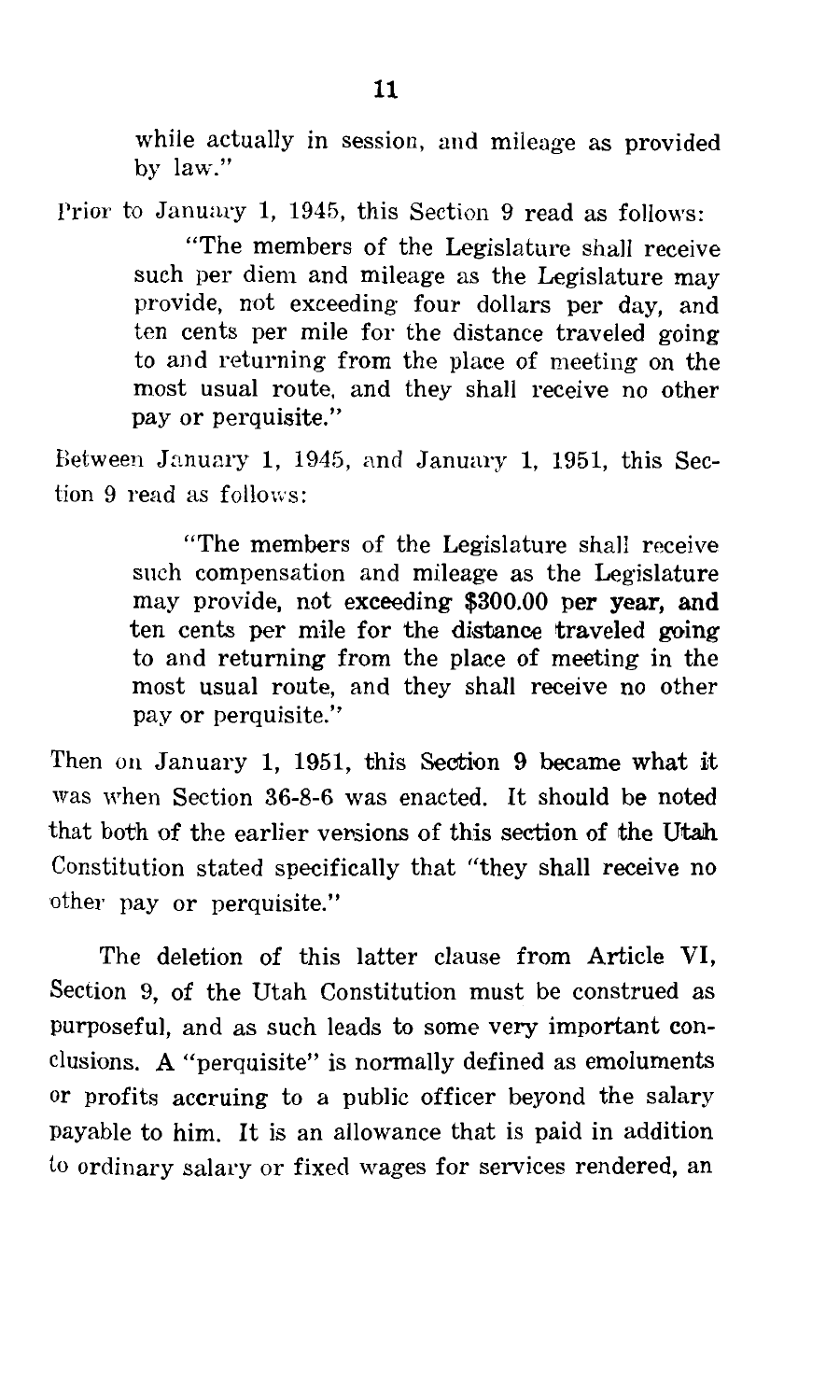addition to fixed compensation. *Ballenthie's Law Diction*ary, Third Edition, 939; 43 Am. Jur., Public Officers. ' § 359; *County Auditors v. Anderson,* 133 Pa. Super. 475, 3 A. 2d 28 (1938); *State ex rel. Harbage v. Ferguson,* 68 Ohio App. 189, 36 N.E. 2d 500 ( 1938). By this deletion there arises the very strong implication that restrictions against certain types of remuneration for legislators were being removed and that some degree of extra pay or perquisite was being authorized in certain instances in addition to the compensation precisely set forth in Section 9.

This is made more apparent if this deletion is placed into the context of the then (and now) ever-increasing complexity of state government and the rise of interim legislative committees to act as fact-finders and to make recommendations to the particular legislature to which they were connected. These functions entailed on behalf of the members of such committees considerable expenditure of time and effort as well as out-of-pocket expense. The services rendered in such interim tasks constitute extraordinary services, being in addition to those rendered during or incident to the sessions of the legislature involved. It is only reasonable that legislators serving on these committees receive some modicum of compensation for their extraordinary services rendered and expenses. It would appear, moreover, that the electorate of Utah in 1944 and again in 1949, in deleting the prohibition against other pay or perquisites for legislators, intended that where members of the Utah State Legislature performed services and incurred expenses for legislative purposes in addition to those during a session, such members should be compensated for this.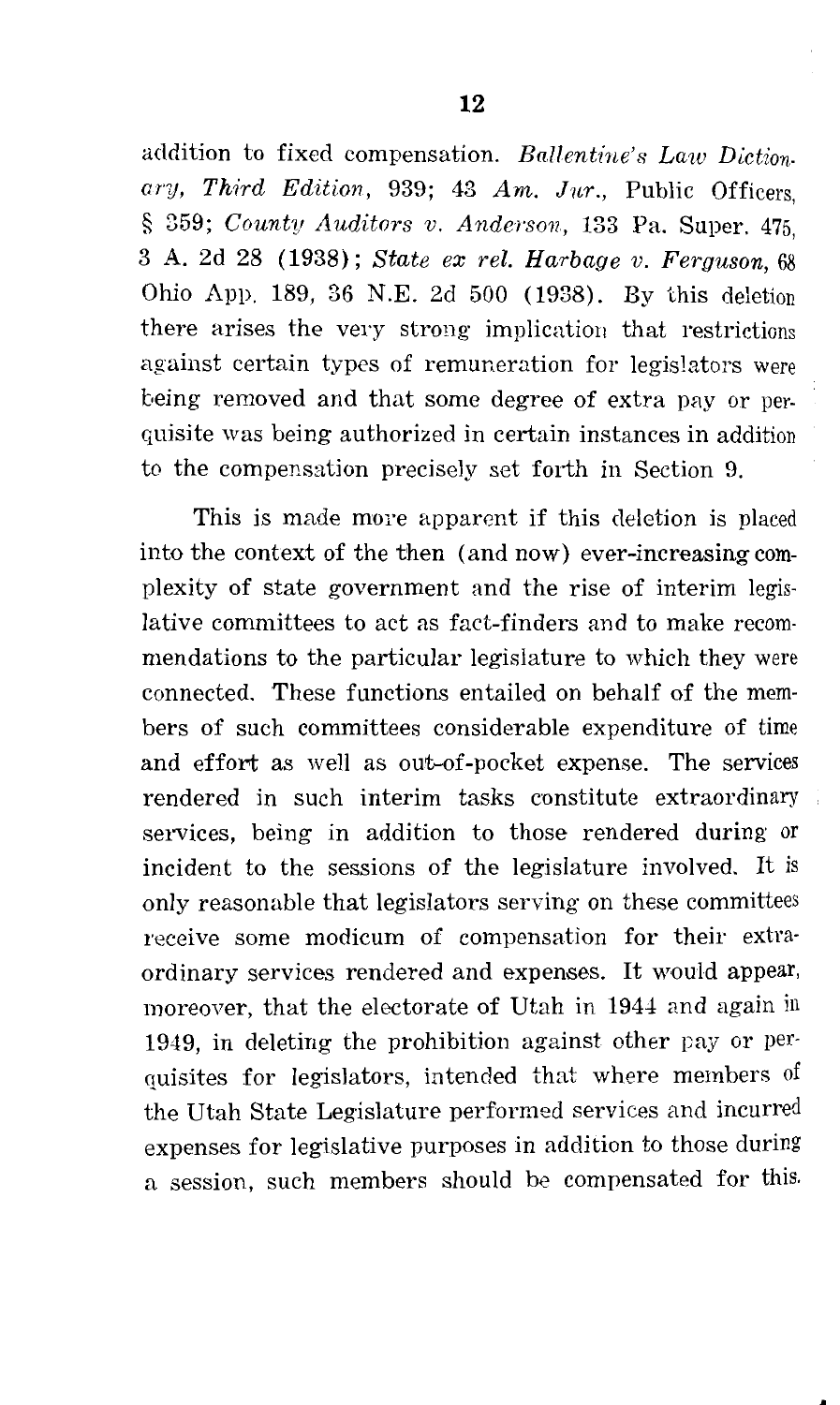Today the legislative process includes a great deal of extra effort and expense between sessions of the Legislature by the members of various interim committees, such as the ,Joint Legal Services Committee, the membership as to which include only a portion of all the legislators. To deny the members of these committees the right to a small

measure of compensation for their services in these capacities and their expenses seem grossly unreasonable and would, most assuredly, serve to frustrate the legislative process. It certainly cannot be denied that the framers of the Utah Constitution and those who by vote since then have changed it did not intend to frustrate this process. The strong policy considerations for permitting payment of the very reasonable amounts provided for in Section 36-8-6, Utah Code Annotated 1953, are apparent from one of the most recent Utah cases involving Article VI of the Utah Constitution where this Court said:

> "One of the principal merits of our system of law and justice is that it does not function by casting reason aside and clinging slavishly to a literal application of one single provision of law to the exclusion of all others. Its policy is rather to follow the path of reason in order to avoid arbitrary and unjust results and to give recognition in the highest possible degree to all of the rights assured by all of the Constitutional provisions." *Shields v. Toronto*, 16 U.2d 61. 63, 395 P.2d 829, 830 (1964).

The principle of allowing remuneration for legislators serving on interim committees, such as the Joint Legal Services Committee, in excess of that provided in the constitutional provisions covering compensation for legislators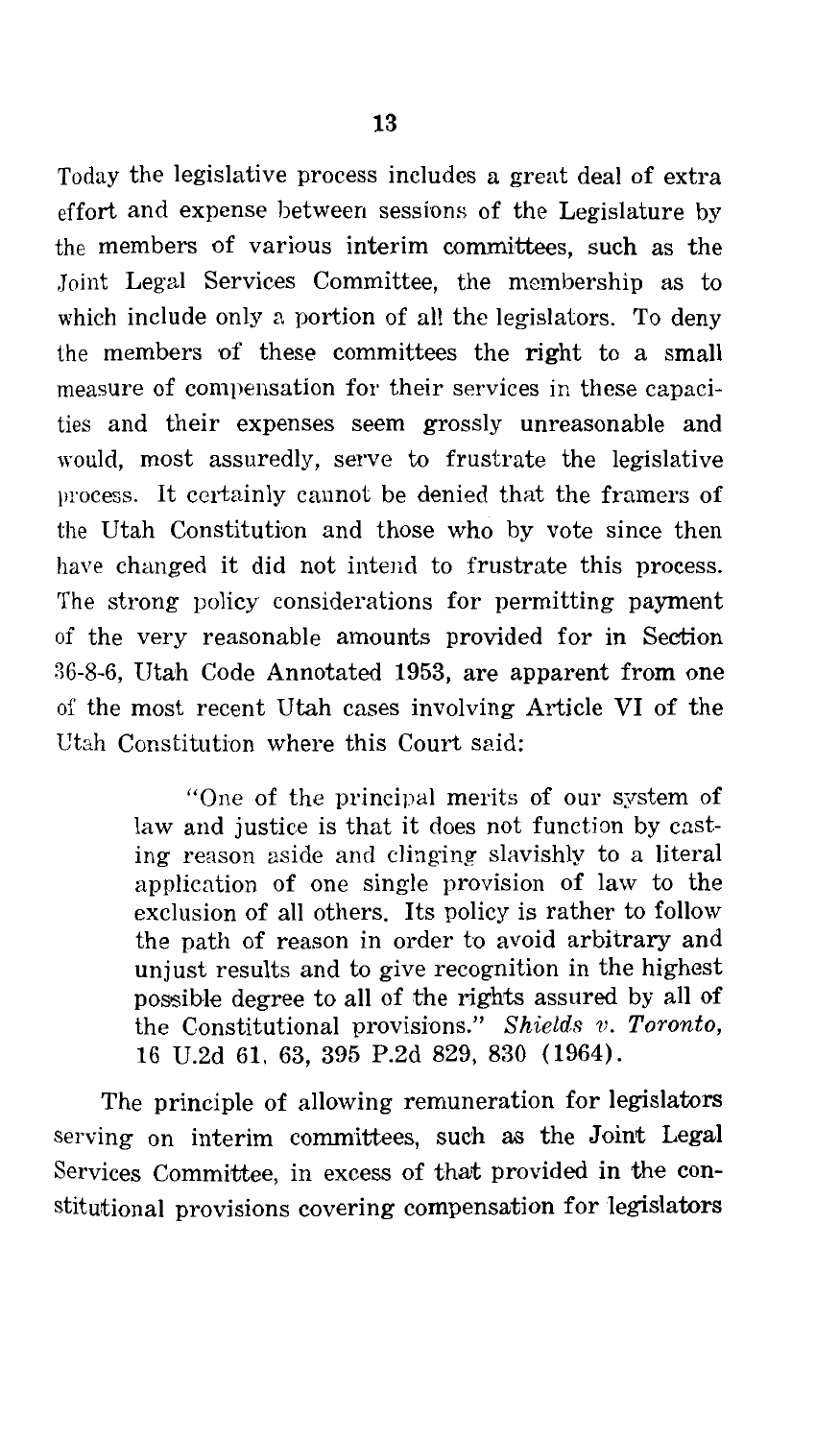is well established. Where new and additional duties are imposed upon legislators by reason of their serving on such committees, it is only logical that they should receive compensation for same. This obtains even though the particular constitutional limitation upon their compensation is couched in terms of denying their right to receive any other compensation, pay, perquisite, or allowance, similar to Article VI, Section 9 of the Utah Constitution as it existed prior to January 1, 1951. *State ex rel. James v. Aronson,*  supra; *Spearman v. Williams,* \_\_\_\_\_\_ Okla. \_\_\_\_\_\_ , 415 P. 2d <sup>597</sup> ( 1966). In the former case the Montana Supreme Court upheld as constitutional under such constitutional limitation a payment for actual travel and other expenses incurred by a member of the new legislative council created in that state. These expenses had been provided for in the statute creating the council but were attacked as being in violation of Article V, Section 5 of the Montana Constitution which provided a per diem and mileage to each member of the legislative assembly but stated that they " $\ldots$  shall receive no other compensation, perquisite, or allowance whatsoever." In the latter case the Supreme Court of Oklahoma came out to a similar result where members of that state's legislative council were to receive certain lump sums each month in lieu of expenses, this being in addition to the compensation provided for legislators in Article 5, Section 21 of the Oklahoma Constitution. This particular constitutional provision ended with "... and shall receive no other compensation," and the court found such lump sums to be constitutional. While both of these cases speak in terms of such payments not being additional compensation but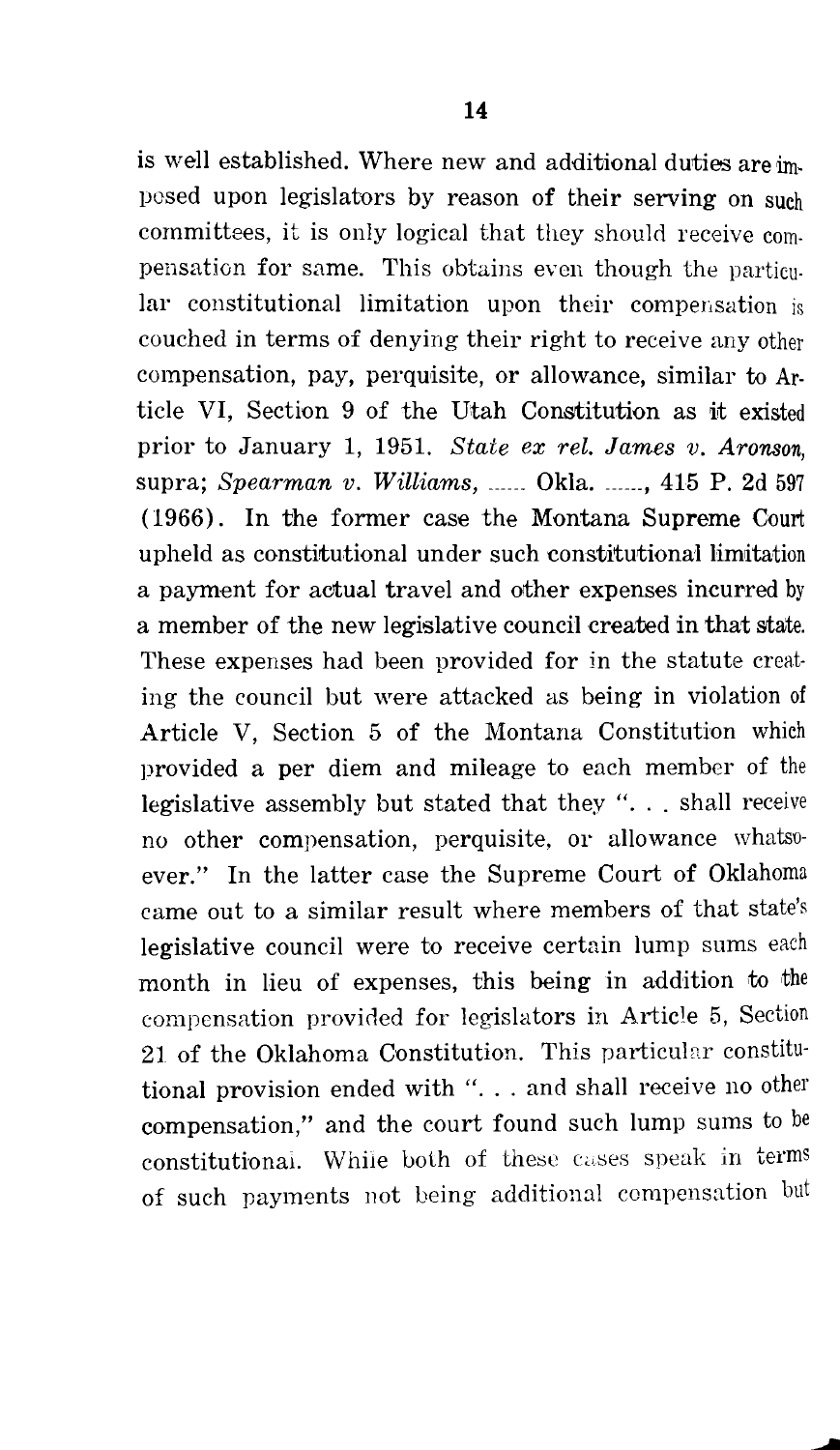rather reimbursement of actual cash outlays incurred for serving on the particular legislative councils involved, implicit within the reasoning of both these courts is that the members of the interim committees should receive same modicum of remuneration for their additional services and expenses. This is evident from *State ex rel James v. Aronson,* supra, where the court refers with approval to language from a previous Montana case:

> "It is a well-settled principle of law that a provision such as is contained in the Constitution of this State, prohibiting any law diminishing the salary or emolument of a public officer after his election or appointment, does not forbid the allowance of compensation for new and different services exacted from him during his term, where the statute imposing the duties also prescribes the compensation for their performance." *State ex rel. Donyes v. Commissioners.* 23 Mont. 250, 253, 58 Pac. 439, 440 (1899).

With Article VI, Section 9, of the Utah Constitution having been amended to delete the prohibition against a legislator receiving any additional pay or perquisite, there is an even stronger case for declaring the payments provided for in Section 36-8-6, Utah Code Annotated 1953, to be valid. Thus, the appellant respectfully submits that the payments provided for in Section 36-8-6 are constitutional under Article VI, Section 9, of the Utah Constitution as it existed when Section 36-8-6 was enacted in 1967.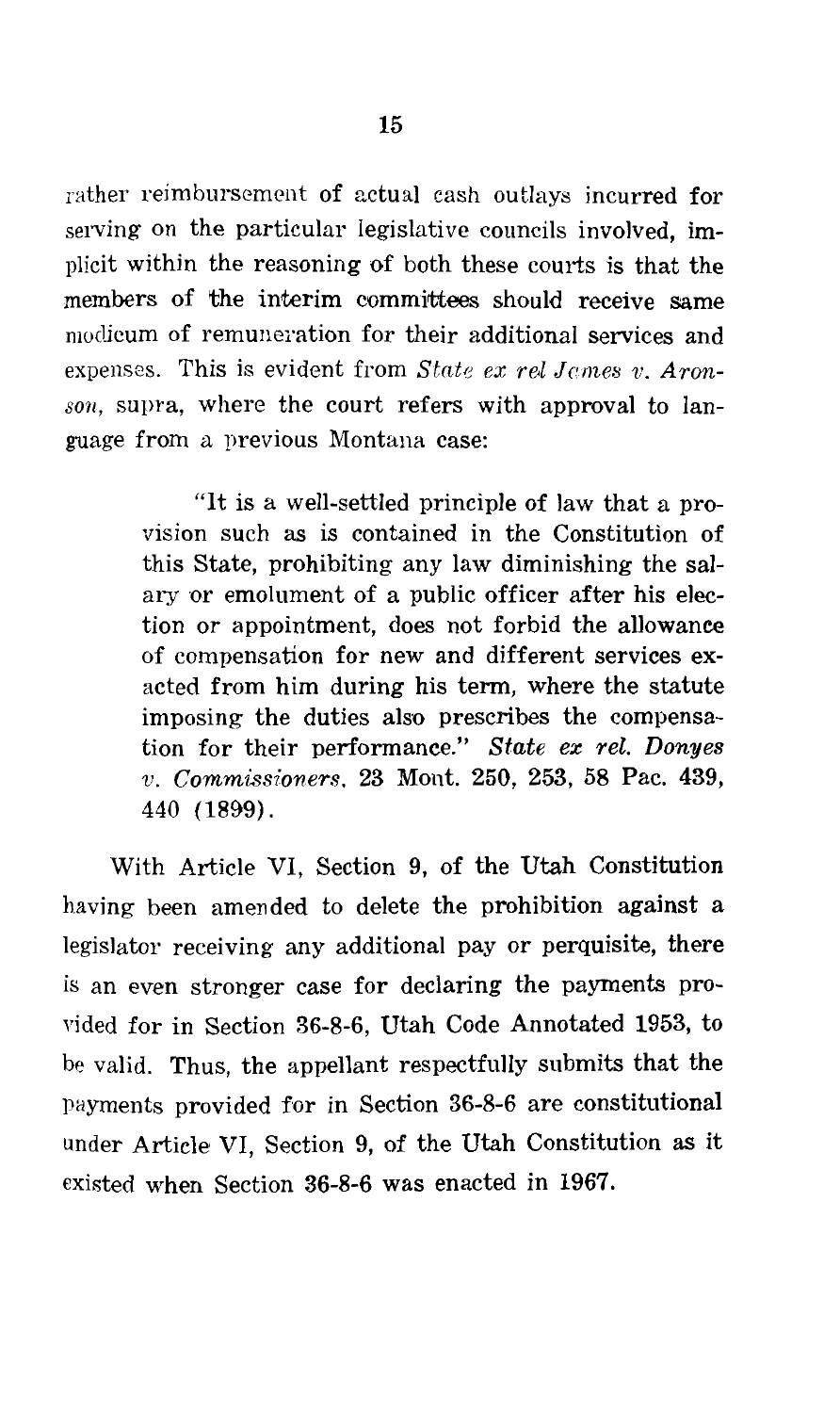#### **CONCLUSION**

By way of summary then, Section 36-8-6, Utah Code Annotated 1953, is valid and not in violation of either Section 7 or 9 of Article VI of the Utah Constitution for the following reasons:

1. There is a strong presumption as to the constitutionality of such legislation, and all doubts should be resolved in favor of same.

2. A legislator appointed to the Joint Legal Services Committee is not appointed to a "civil office of profit" as contemplated by Article VI, Section 7, of the Utah Constitution in that the requisites of such civil office simply cannot be met by the members of this Committee.

3. Section 36-8-6, Utah Code Annotated 1953, did not increase the compensation of legislators appointed to the Joint Legal Services Committee in violation of Article VI, Section 9, of the Utah Constitution by reason of the fact that this particular section of the Utah Construction limits only the compensation that legislators are to receive for work performed during legislative sessions and does not prohibit remuneration to legislators in respect to new and additional duties imposed on them by reason of membership of an interim legislative committee like the Joint Legal Services Committee.